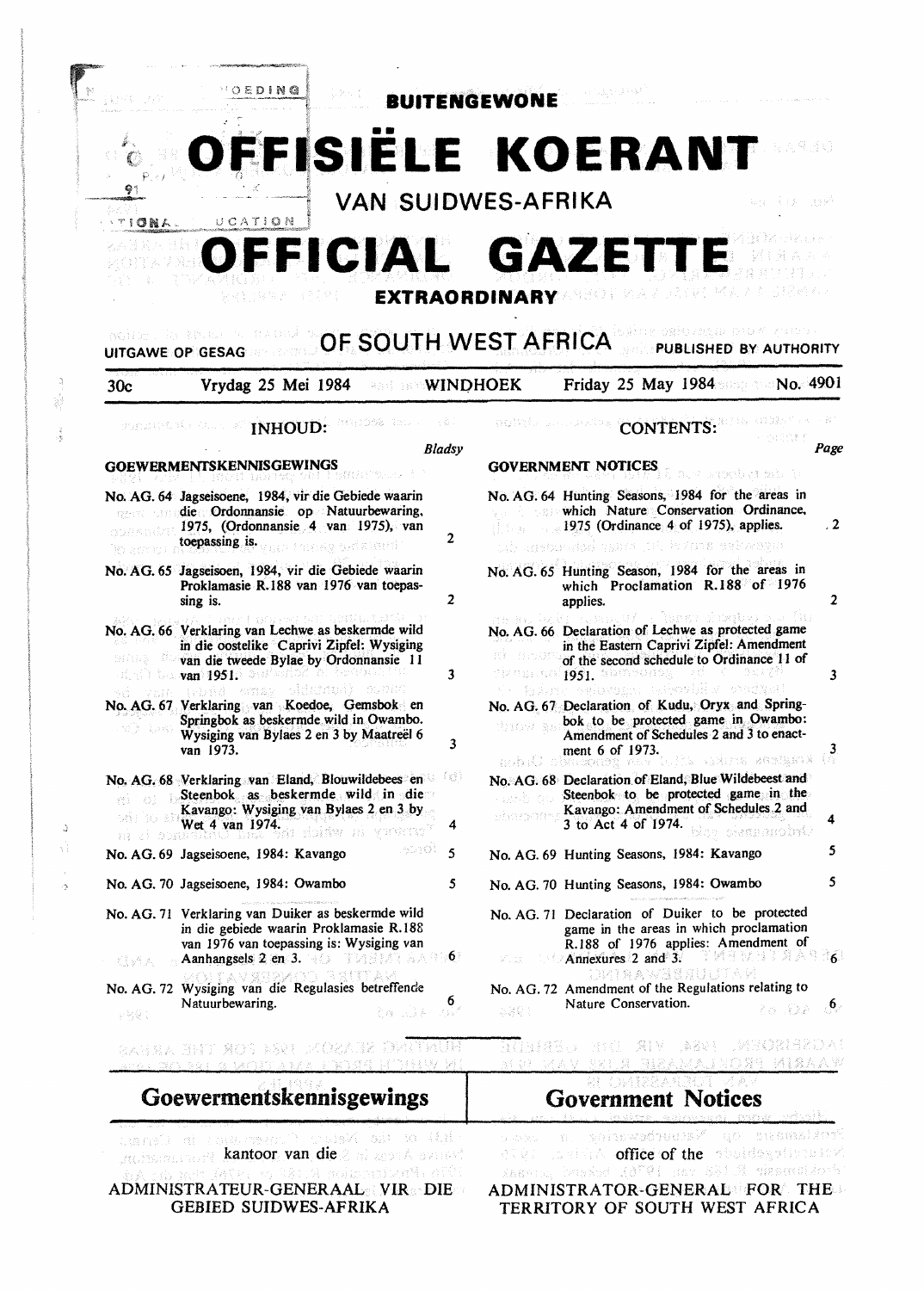#### DEPARTEMENT VAN LANDBOU EN<br>NATUURBEWARING NATUURBEWARING

No. AG. 64 20084 20084 20084 20084 20084 2010 No. AG. 64 1984

JAGSEISOENE, 1984, VIR DIE GEBIEDE WAARIN DIE ORDONNANSIE OP NATUURBEWARING, 1975, (ORDON-NANSIE 4 VAN 1975), VAN TOEPASSING IS

Hierby word ingevolge artikel 25(2) van die Ordonnansie op Natuurbewaring, 1975 (Ordonnansie 4 van 1975), bekend gemaak dat die Administrateur-generaal -

- (a) kragtens artikel 25( l)(a) van genoemde Ordonnansie -
	- (i) die tydperk van 31 Mei 1984 tot en met 31 Julie 1984 bepaal het as die jagseisoen waartydens wild genoem in Bylae 5 by genoemde Ordonnansie (jagbare wild) ingevolge artikel 30, maar behoudens die ander bepalings van genoemde Ordonnan- $\dot{\phi}_R$ sie, gejag mag word;
		- (ii) die tydperk vanaf 1 Augustus 1984 tot en met 30 September 1984 bepaal het as die · jagseisoen waartydens wild genoem in Bylae 6 by" genoemde Ordonnansie (jagbare wildvoels) ingevolge artikel 32, maar behoudens die ander bepalings van genoemde Ordonnansie, gejag mag word;
- (b) kragtens artikel 25(3) van genoemde Ordonnansie die in paragraaf (a) bedoelde jagseisoene van toepassing gemaak het op daardie gedeelte van die Gebied waar genoemde Ordonnansie geld. ·

Angoli (1991), Albert Angoli (19

#### DEPARTEMENT. VAN LANDBOU. EN: NATUURBEWARING

in 1971<br>De taal maar de Suid-Auguste teknee

No. AG. 65 1984

East Anne

#### JAGSEISOEN, 1984, VIR DIE GEBIEDE WAARIN PROKLAMASIE R.188 VAN 1976. VAN TOEPASSING IS

Hierby word ingevolge artikel 11(3) van die Proklamasie op Natuurbewaring in sekere Naturellegebiede in Suidwes-Afrika, 1976 (Proklamasie R.188 van 1976), bekend gemaak dat die Administrateur-generaal -不可 救忙

a nashiparti Kiki (ja Andulik Harvicare))

#### DEPARTMENT OF AGRICULTURE AND **NATURE CONSERVATION**

**HUNTINGSEASONS,1984 FOR** THE **AREAS IN WHICH** THE **NATURE CONSERVATION ORDINANCE,** 1975 **(ORDINANCE** 4 OF 1975), **APPLIES** 

It is hereby made known in terms of section 25(2) of the Nature Conservation Ordinance, 1975 (Ordinance 4 of 1975), that the Administrator-General has -

(a) under section  $25(1)(a)$  of the said Ordinance -

- (i) determined the period from 31 May 1984 up to and including 31 July 1984 as the hunting season during which game mentioned in Schedule 5 to the said Ordinance (huntable game) may be hunted in terms of section 30, but subject to the other provisions, of the said Ordinance;
- (ii) determined the period from 1 August 1984 up to and including 30 September 1984 as the hunting season during which game mentioned in Schedule 6 to the said Ordinance (huntable game birds) may be hunted in terms of section 32, but subject to the other provisions of the said Ordinance;
- (b) under section 25(3) of the said Ordinance, made the hunting seasons reffered to in paragraph (a) applicable to those parts of the Territory in which the said Ordinance is in force.

administration (MAR) and more than 100 minutes are

#### DEPARTMENT OF AGRICULTURE AND NATURE·CONSERVATfON

ana alikuwa mwaka wa 1989 (1989)<br>And<sup>y</sup> Samud a ali mwaka akastika 1980 (1980) (1980)

No. AG. 65 1984

 $\lambda$ 

# HUNTING SEASON, 1984 FOR THE AREAS IN WHICH PROCLAMATION R.188 OF 1976 **APPLIES**

It is hereby made known in terms of section I 1(3) of the Nature Conservation in Certain Native Areas in South West Africa Proclamation, 1976 (Proclamation R.188 of 1976), that the Administrator-General has - a search of the state of the state of the state of the state of the state of the state of the state of the state of the state of the state of the state of the state of the state of the state of th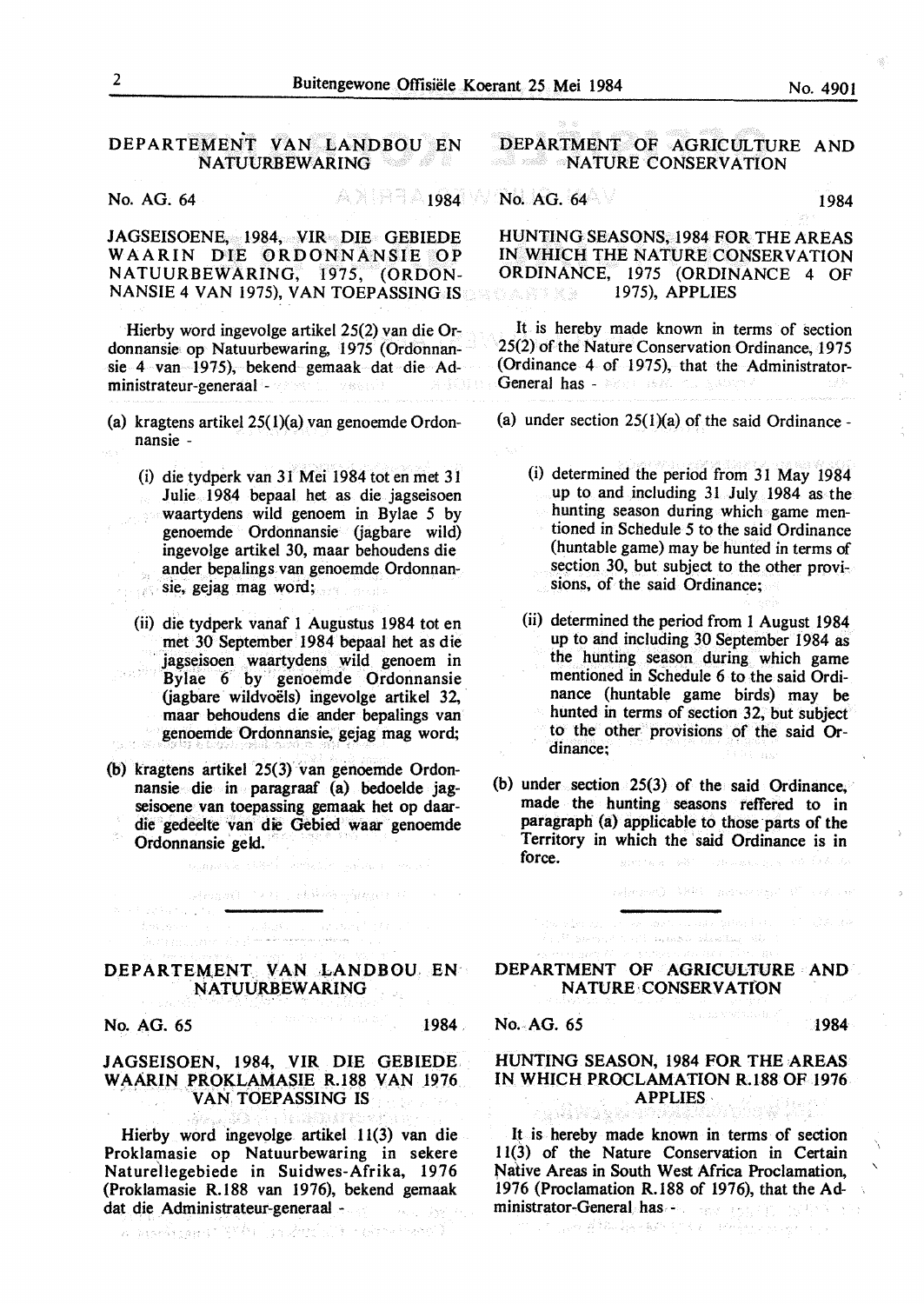- (a) kragtens artikel  $11(2)(a)$  van genoemde Proklamasie vir die jaar 1984 die jagseisoen in artikel  $11(1)(a)$  van genoemde Proklamasie bedoel waartydens wild genoem in Aanhangsel 3 by genoemde Proklamasie (jagbare wild) ooreenkomstig die bepalings van genoemde Proklamasie gejag mag word, verander het na die tydperk vanaf 31 Mei 1984 tot en met 31 Julie 1984;
- (b) kragtens artikel  $11(4)$  van genoemde Proklamasie die in paragraaf (a) bedoelde verandering van die jagseisoen van toepassing gemaak het dwarsdeur daardie gedeeltes van die Gebied waarin genoemde Proklamasie geld.

#### **DEPARTEMENT VAN LANDBOU EN NATUURBEWARING**

No. AG. 66 1984

#### **VERKLARING VAN** LECHWE AS BE-**SKERMDE WILD IN DIE OOSTELIKE CAPRIVI** ZIPFEL: **WYSIGING VAN** DIE TWEEDE BYLAE **BY ORDONNANSIE** 11 VAN 1951

Kragtens artikel 5(1)(c) van die Ordonnansie op Wildbeskerming 1951 (Ordonnansie 11 van 1951)-ao amin'ny faritr'i Amerika amin'ny faritr'i Nord-Amerika ao amin'ny faritr'i Nord-Amerika ao amin'ny faritr'i Nord-Amerika ao amin'ny faritr'i Nord-Amerika ao amin'ny faritr'i Nord-Amerika ao amin'ny faritr'i Nord-A

- (a) voeg ek hierby die naam Lechwe (Kobus leche) by tot die Tweede Bylae (beskermde wild, deel I-diere); เหมาใหม่เป็นเพราะของแบ
- (b) maak ek hierby die in paragraaf (a) bedoelde byvoeging van toepassing ten opsigte van die hele Oostelike Caprivi Zipfel.

W.A. VAN NIEKERK

sa kacamatan <del>an</del>

Administrateur-generaal Windhoek, IO Mei 1984

机回头 电调整

<del>n</del>drohadas verdi verd

## DEPARTEMENT VAN LANDBOU EN NATUURBEWARING

No. AG. 67 **1984** 

### VERKLARING VAN KOEDOE, GEMSBOK EN SPRINGBOK AS BESKERMDE WILD IN OWAMBO: WYSIGING VAN BYLAES 2 EN 3 BY MAATREEL 6 VAN 1973

Kragtens -

(a) artikel 2(1)(c) van die Owambo Natuurbewaringsmaatreël, 1973 (Maatreël 6 van 1973),

- (a) under section  $11(2)(a)$  of the said Proclamation for the year 1984 varied the hunting season referred to in section  $11(1)(a)$  of the said Proclamation, during which game mentioned in Annexure 3 to the said Proclamation (huntable game) may be hunted in accordance with the provisions of the said Proclamation to the period from 31 May 1984 up to and including 31 July 1984;
- (b) under section 11(4) of the said Proclamation made the variation to the said hunting season referred to in paragraph (a) applicable throughout those areas of the Territory in which the said Proclamation is in force.

#### **DEPARTMENT OF AGRICULTURE AND NATURE CONSERVATION**

#### No. AG. 66 1984

DECLARATION OF LECHWE AS PROTEC-TED GAME IN THE EASTERN CAPRIVI ZIPFEL: AMENDMENT OF THE SECOND SCHEDULE TO ORDINANCE 11 OF 1951

Under section 5(I)(c) of the Game Preservation Ordinance, 1951 (Ordinance 11 of 1951) -

UPRI hav I HAVAN ATEL Lanian and

- (a) I hereby add the name Lechwe (Kobus leche) to the Second Schedule (protected game, part I-animals);
- (b) I hereby make the addition referred to in paragraph (a) applicable to the whole of the Eastern Caprivi Zipfel.

W.A. VAN NIEKERK Administrator-General Windhoek. IO May 1984

# DEPARTMENT OF AGRICULTURE AND NATURE CONSERVATION

# No. AG. 67 **1984**

DECLARATION OF KUDU, ORYX AND SPRINGBOK TO BE PROTECTED GAME IN OWAMBO: AMENDMENT OF SCHEDULES 2 AND 3 TO ENACTMENT 6 OF 1973

Under -

you almostry -

(a) section  $2(1)(c)$  of the Owambo Nature Conservation Enactment, 1973 (Enactment 6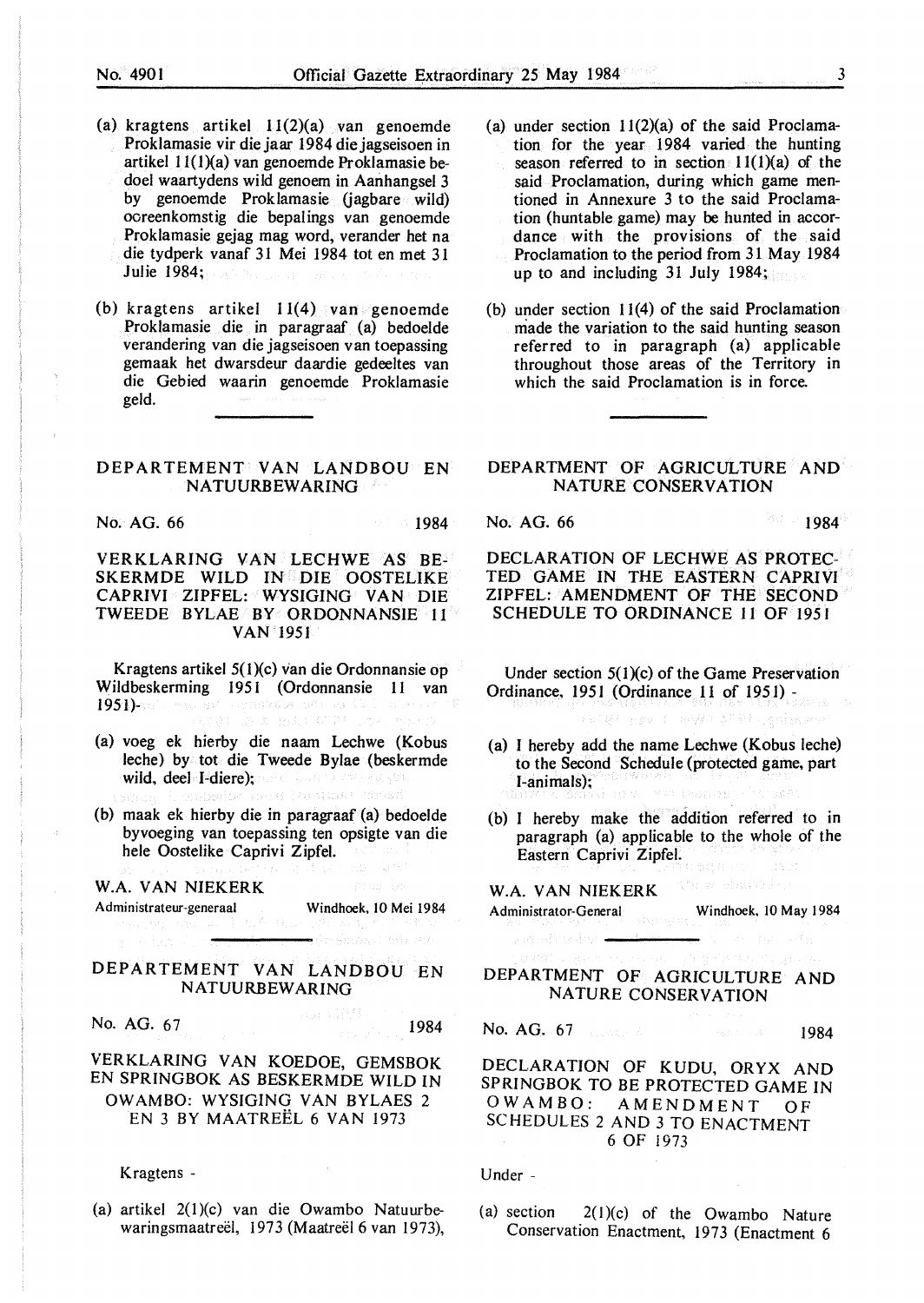plaas ek hierby die name Koedoe (Tragelap-'· bus strepsiceros), Gemsbok (Oryx gazella) en Springbok (Antidorcas marsupialis) oor van Bylae 3 (wild) na Bylae 2 (beskermde wild);

(b) artikel 2(2) van genoemde Maatreel maak ek hierby die in paragraaf (a) bedoelde oorplasing van toepassing ten opsigte van die hele Owambo. Which we wanted that the pro-

W.A. VAN NIEKERK **MERERK AND A SERVERS** Administrateur-generaal Windhoek, 10 Mei 1984<br>Windhoek, 10 Mei 1984<br>This synchron Postal Decompter Sacrateur (and general .<br>Aonaidhe sa'a Proclamation ni Bacharca.

#### DEPARTEMENT VAN LANDBOU EN NATUURBEWARING

No. AG. 68 1984 . No. AG. 68 1984 . 1984 . 1984 . 1984

### VERKLARING VAN ELAND, BLOUWILDE-BEES EN STEENBOK AS BESKERMDE WILD IN DIE KAVANGO: WYSIGING VAN BYLAES 2 EN 3 BY WET 4 VAN 1974

Kragtens - Anne Barbara (2) 11 Anne 1960

- (a) artikel 2(2) van die Kavango-wet op Natuurbewaring, 1974 (Wet 4 van 1974) -
	- (i) plaas ek hierby die name Eland (Taurotragus oryx) en Blouwildebees (Connochaetes taurinus) oor van Bylae 3 (wild) na Bylae 2 (beskermde wild); .<br>2003 - Romando II
	- (ii) voeg ek hierby die naam Steenbok (Raphicerus campestris) toe tot Bylae 2 (beskermde wild); 第1899 第29
- (b) artikel 2(3) van genoemde Wet verklaar ek hierby dat die in paragraaf (a) bedoelde oorplasing en toevoeging van toepassing is ten opsigte van die hele Kavango. The Greenweise

**W.A. VAN NIEKERK** 

#### Administrateur-generaal Windhoek, IO Mei 1984

うシューア くみの 一気な デメー (様) 一緒の細 ムタオコー (注意 <del>는</del> 10 Q의 시작자 NV 경포원

- of 1973), I hereby transfer the names Kudu (Tragelaphus strepsiceros), Oryx **(Oryx**  gazella) and Springbok (Antidorcas marsupialis) from Schedule 3 (game) to Schedule 2 (protected game); and the second control of the second second second second second second second second second
- (b) section 2(2) of the said Enactment I hereby make the transfer referred to in paragraph (a) applicable to the whole of Owambo.

W.A. VAN NIEKERK TORING RECORSER IN Administrator-General Windhoek, IO May 1984 any estador, attackb acobare my hat tesure sta chiant winners and which we 

#### DEPARTMENT OF AGRICULTURE AND NATURE CONSERVATION

#### DECLARATION OF ELAND, BLUE WILDE-BEEST AND STEENBOK TO BE PROTEC-TED GAME IN THE KAVANGO: AMEND-MENT OF SCHEDULES 2 AND 3 TO ACT 4 OF 1974

Under Research to the top to kill is not analysis

- sagbuy) tiik teemaan Aksam M (a) section 2(2) of the Kavango Nature Conservation Act, 1974 (Act 4 of 1974)-
	- ARS MU 701910 AD 古形(対しる)  $(i)$  l hereby transfer the names Eland (Taurotragus oryx) and Blue Wildebeest (Connochaetes taurinus) from Schedule 3 (game) to Schedule 2 (protected game); .<br>Geografia
	- (ii) I hereby add the name Steenbok (Raphicerus campestris) to Schedule 2 (protected game); みんしきはい アムリ
- (b) section 2(3) of the said Act I hereby declare that the transferring and addition referred to in paragraph (a) shall be applicable to the whole of Kavango.  $377338377$

#### W.A. VAN NIEKERK Administrator-General Windhoek, IO May 1984

.<br>Naisteoirea

RUSSIAN - TENNES - A ATHLETIS ra se Asim se na Carros.<br><mark>Nazi</mark>onali je posleda RNK <mark>y</mark> 図100 号程/ 世<del>華華堂</del> - 2012年7月12日<br>- 2014年8月1日 - 2014年6月8日 - 中国科大学 うむ にゅんしょ (種の粒)アクスコ

经联合的审批成本的原则 医三角膜 人名科尔斯特

 $\label{eq:3} \mathcal{P}_{\mathcal{M}}\left(\mathcal{P}_{\mathcal{M}}\right) \mathcal{P}_{\mathcal{M}}\left(\mathcal{Q}_{\mathcal{M}}\right)^2 = \mathcal{P}_{\mathcal{M}}\left(\mathcal{Q}_{\mathcal{M}}\mathcal{M}\mathcal{M}_{\mathcal{M}}\right) = \left(\mathcal{Q}_{\mathcal{M}}\right)^2.$ and the presentation of the state and the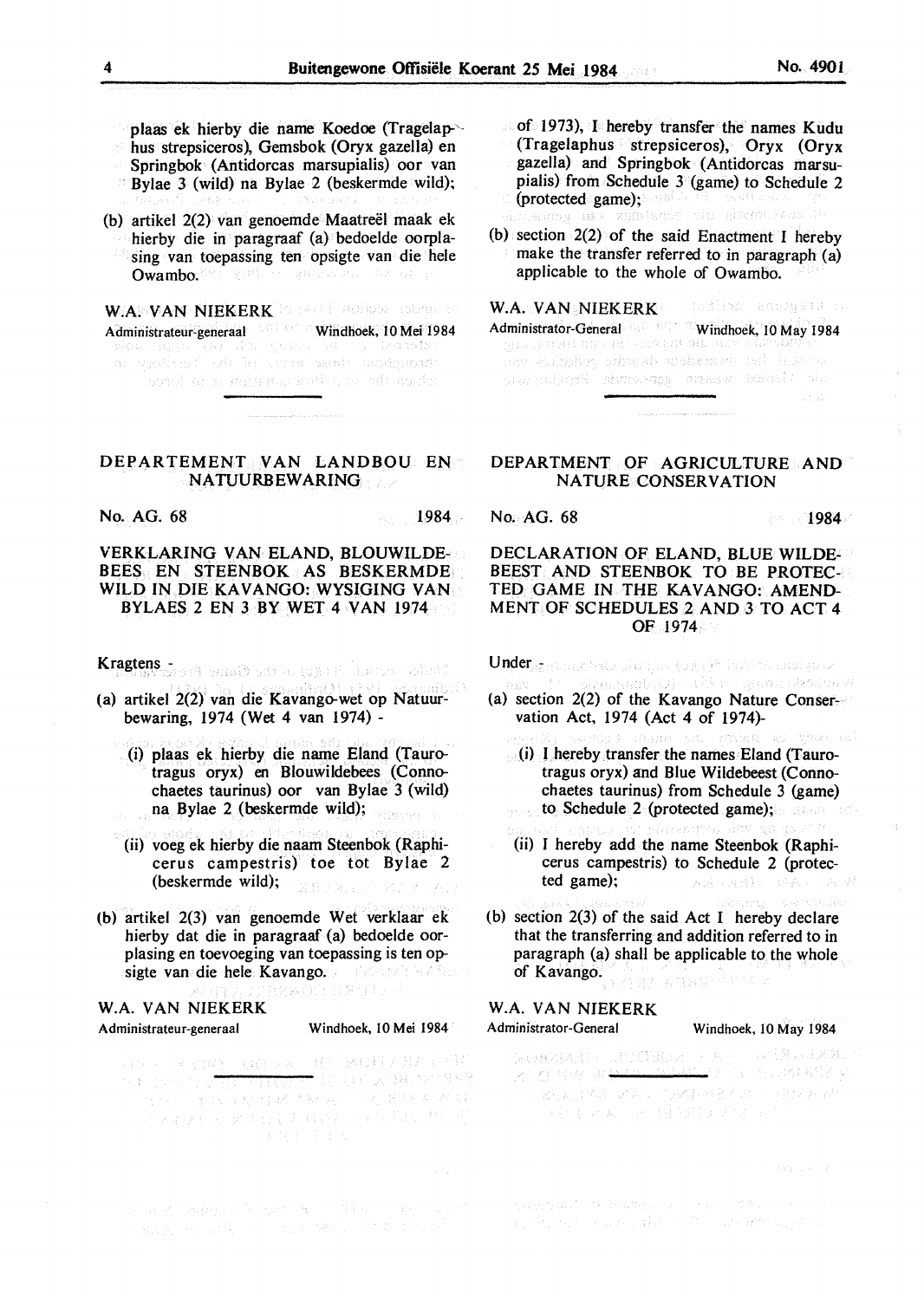# DEPARTEMENT VAN LANDBOU EN NATUURBEWARING<sup>, 197</sup> in 1970 and 1970 and 1970 and 1970 and 1970 and 1970 and 1970 and 1970 and 1970 and 1970 and 1970 and 1970 and 1970 and 1970 and 1970 and 1970 and 1970 and 1970 and 1970 and 1970 and 1970 and 1970 and No. AG. 69 and the sin of a sinherbit ne 1984 DEE **JAGSEISOENE, 1984: KAVANGO**<br>JAGAADAAD DEE SE GEODERDIA DAD Kragtens -<br>Werven Consystement bins out to Chi months an (a) artikel  $2(1)(a)$  van die Kavango-wet op Natuurbewaring, 1974 (Wet 4 van 1974), bepaal ek hierby - (i) die tydperk vanaf 31 Mei 1984 tot en met 31 Julie 1984 as die jagseisoen waartydens wild genoem in Bylae 3 by genoemde Wet (wild} ingevolge die bepalings van artikel 4, maar behoudens die ander bepalings van genoemde Wet, 现实人 gejag kan word; *omboridiens* (ii) die tydperk vanaf I Augustus 1984 tot en met 30 September 1984 as die jagseisoen waartydens wild genoem in Bylae 4 by 心身形 genoemde Wet (wildevoëls) ingevolge die 名表 bepalings van artikel 6, maar behoudens die ander bepalings van genoemde Wet, gejag kan word; (b) artikel 2(3) van genoemde Wet, verklaar ek hierby dat die in paragraaf (a) bedoelde jagseisoene van toepassing is in die hele Kavango. (STYLE ORGANIZE SCHOOLSHOOT IT ALV) - 234) (Kropa) rihozimin **W.A. VAN NIEKERK**  Administrateur-generaal · Windhoek, IO Mei 1984 DEPARTEMENT VAN LANDBOU EN NATUURBEWARING **NATUURBEWARING** No. AG. 70 and service appropriate the state

JAGSEISOENE, 1984: OWAMBO

#### Kragtens -

- (a) artikel  $2(1)$  van die Owambo Natuurbewaringsmaatreël, 1973 (Maatreël 6 van 1973), bepaal ek hierby -
	- (i) die tydperk vanaf 31 Mei 1984 tot en met 31 Julie 1984 as die jagseisoen waartydens wild genoem in Bylae 3 by genoemde Maatreël (wild) ingevolge die bepalings van artikels 5 en 6 maar behoudens die ander bepalings van genoemde Maatreel, gejag kan word;

DEPARTMENT OF AGRICULTURE AND  $\blacksquare$ NATURE CONSERVATION

No. AG. 69 Secold at Establish charactery 1984

#### HUNTING SEASONS, 1984: KAVANGO ਸਪੇਲ ਪੱਛੋਲੇ ਪ੍ਰੇਲ੍ਹਾ ਨੂੰ ਪੰਜਾਬ ਬ੍ਰਿੰਡੀ ਪੱਛਮੇਨਾਨ ਹ

Under -<br>Like determinische States ersten gestalt (11)

(a) section  $2(1)(a)$  of the Kavango Nature Conservation Act, 1974 (Act 4 of 1974), I hereby<br>determine determine -

(i) the period from 31 May 1984 up to and in-<br> $\frac{1}{2}$  chiding 31 Fe July 1984 as the bunting cluding 31 July 1984 as the hunting season during which game mentioned in Schedule 3 to the said Act (game) may be hunted in terms of the provisions of section 4, but subject to the other provisions of the said Act;  $\mathcal{A}^{\mathcal{E}}_{A}(\mathcal{E}_\mathbf{a}^{\mathcal{E}})$  .

- (ii) the period from I August 1984 up to and including 30 September 1984 as the hunting season during which game mentioned in Schedule 4 to the said Act (game birds) 用专家 may be hunted in terms of the provisions of section 6, but subject to the other provisions of the said Act; 14013
- (b) section 2(3) of the said Act I hereby declare that the hunting seasons referrred to in paragraph (a) shall be applicable to the whole of Kavango.<br>Cof Kavango.<br>Process Sandon Advil del 381.3 prospecidori.

W.A. VAN NIEKERK ENDERGREIGHEIDA pila 1.1.

## Administrator-General Windhoek. 10 May 1984

| <b>SOMEONIAR AREA</b> (BRITTE TOWN WORKS 2017   |  |  |
|-------------------------------------------------|--|--|
| ់ដែលដែលមាន៤ ចាំនេះមាន ដែលស្មែរ (Sylvecape) និង  |  |  |
|                                                 |  |  |
| player would be computed and station of what is |  |  |
|                                                 |  |  |

#### DEPARTMENT OF AGRICULTURE AND **NATURE CONSERVATION DESCRIPTION**

ka sa tao syntat, angka de dind No. AG., 70 the accuracy generation has a v 1984

HUNTING SEASONS. 1984: OWAMBO

#### Under -

- (a) section  $2(1)$  of the Owambo Nature Conservation Enactment, 1973 (Enactment 6 of 1973). I hereby determine -
	- (i) the period from 31 May 1984 up to and including 31 July 1984 as the hunting season during which game mentioned in Schedule 3 to the said Enactment (game) may be hunted in terms of the provisions of sections 5 and 6, but subject to the other provisions of the said Enactment: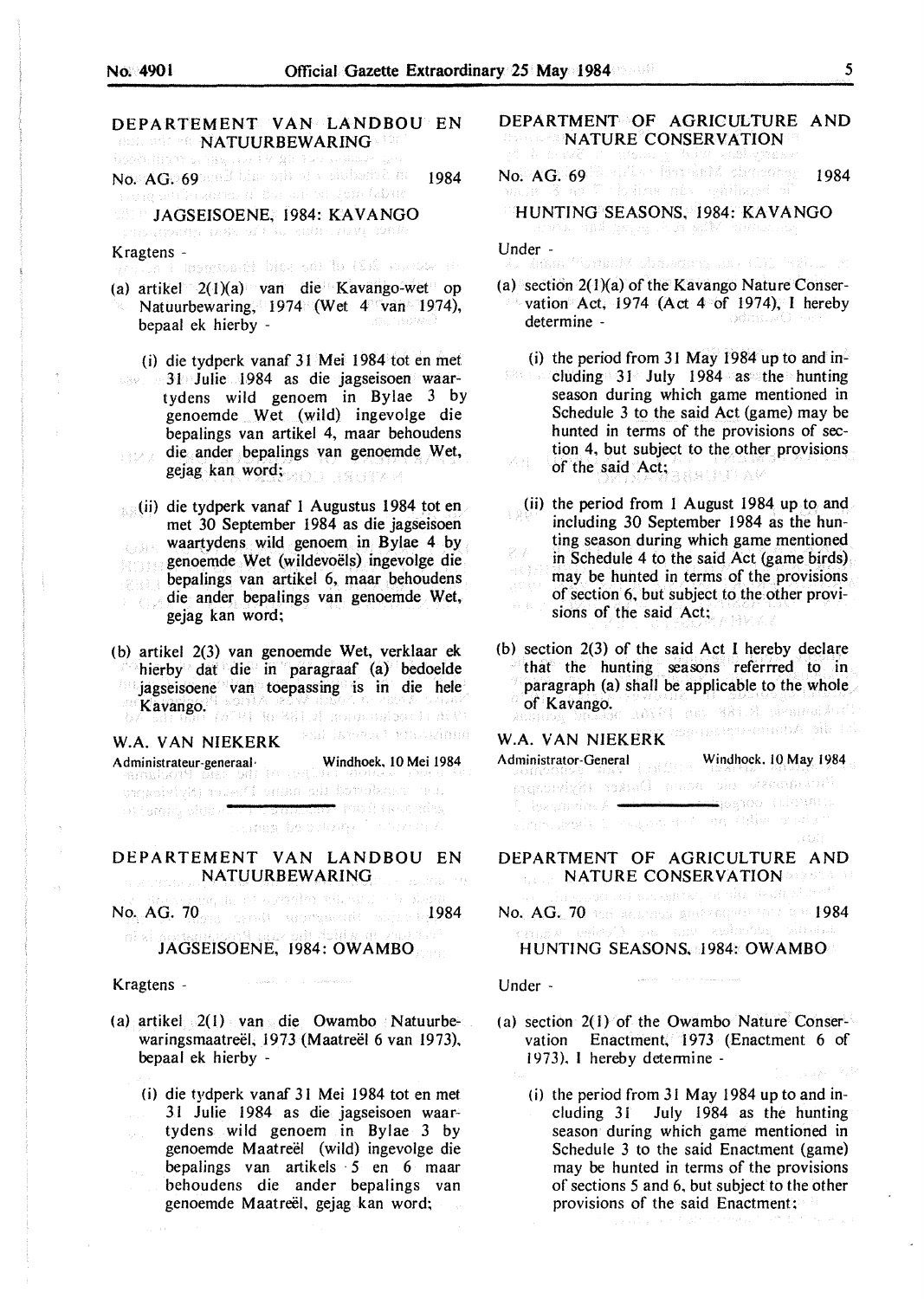- (ii) die tydperk vanaf 1 Augustus 1984 tot en met 30 September 1984 as die jagseisoen waartydens wild genoem in Bylae 4 by genoemde Maatreel (wildvoels) ingevolge die bepalings van artikels 7 en 8, maar behoudens die ander bepalings van genoemde Maatreël, gejag kan word;
- (b) artikel 2(2) van genoemde Maatreël maak ek hierby die in paragraaf (a) bedoelde jagseisoene van toepassing ten opsigte van die hele Owambo.

# **W.A. VAN NIEKERK**

Administrateur-generaal Windhoek, 10 Mei 1984 a trouble, substant

#### DEPARTEMENT VAN LANDBOU EN NA TUURBEWARING

No. AG. 71 1984

### VERKLARJNG VAN DUIKER AS BESKERMDE WILD IN DIE GEBIEDE WAARIN PROKLAMASIE R.188 VAN 1976 VAN TOEPASSING IS: WYSIGING VAN AANHANGSELS 2 EN 3

Hierby word ingevolge artikel 11(3) van die Proklamasie op Natuurbewaring in sekere Naturellegebiede in Suidwes-Afrika, 1976 (Proklamasie R.188 van 1976), bekend gemaak dat die Administrateur-generaal -

- (a) kragtens artikel I 1(2)(c) van genoemde Proklamasie die naam Duiker (Sylvicapra grimmia) oorgeplaas het van Aanhangsel 3 Uagbare wild) na Aanhangsel 2 (beskermde wild);
- (b) kragtens artikel  $11(4)$  van genoemde Proklamasie die in paragraaf (a) bedoelde oorplasing van toepassing gemaak het dwarsdeur daardie gedeeltes van die Gebied waarin genoemde Proklamasie geld.

以上的 出落

#### **DEPARTEMENT VAN** LANDBOU EN **NATUURBEW ARING**

**No. AG. 72 1984** 

#### **WYSIGING VAN** DIE REGULASIES BETREFFENDE NATUURBEWARING

Die Administrateur-generaal het kragtens ar · tikel 84 van die Ordonnansie op Natuurbewaring. 1975 (Ordonnansie 4 van 1975), die regulasies afgekondig by Goewermentskennisgcwing 240 van

- (ii) the period from I August 1984 up to and including 30 September 1984 as the hunting season during which game mentioned in Schedule 4 to the said Enactment (game birds) may be hunted in terms of the provisions of sections 7 and 8, but subject to the other provisions of the said Enactment;
- (b) section 2(2) of the said Enactment I hereby make the hunting seasons referred to in paragraph (a) applicable to the whole of Owambo.

# W.A. **VAN NIEKERK REGISTER IN 2009**

Administrator-General Windhoek. JO May 1984

# oin atiko ga <u>Artest alam</u> lumnos

#### **DEPARTMENT OF AGRICULTURE AND NATURE CONSERVATION**

No. AG. 71 Receives the exception one 1984

#### DECLARATION OF DUIKER TO BE PRO-TECTED GAME IN THE AREAS IN WHICH PROCLAMATION R.188 OF 1976 APPLIES: AMENDMENT OF ANNEXURES 2 AND 3

It is hereby made known in terms of section 11(3) of the Nature Conservation in Ccrlain Native Areas in South West Africa Proclamation, 1976 ( Proclamation R.188 of 1976), that the Administrator-General has - 23010

- (a) under section  $11(2)(c)$  of the said Proclamation transferred the name Duiker (Sylvicapra grimmia) from Annexure 3 (huntable game) to Annexure 2 (protected game);
- (b) under section  $11(4)$  of the said Proclamation made the transfer referred to in paragraph (a) applicable throughout those areas of the Territory in which the said Proclamation is in force.

DEPARTMENT OF AGRICULTURE AND NATURE CONSERVATION

No. AG. 72 1984

#### AMENDMENT OF THE REGULATIONS RELATING TO NATURE CONSERVATION

The Administrator-General has under section 84 of the Nature Conservation Ordinance. 1975. (Ordinance 4 of 1975). further amended the regulations promulgated under thovernment